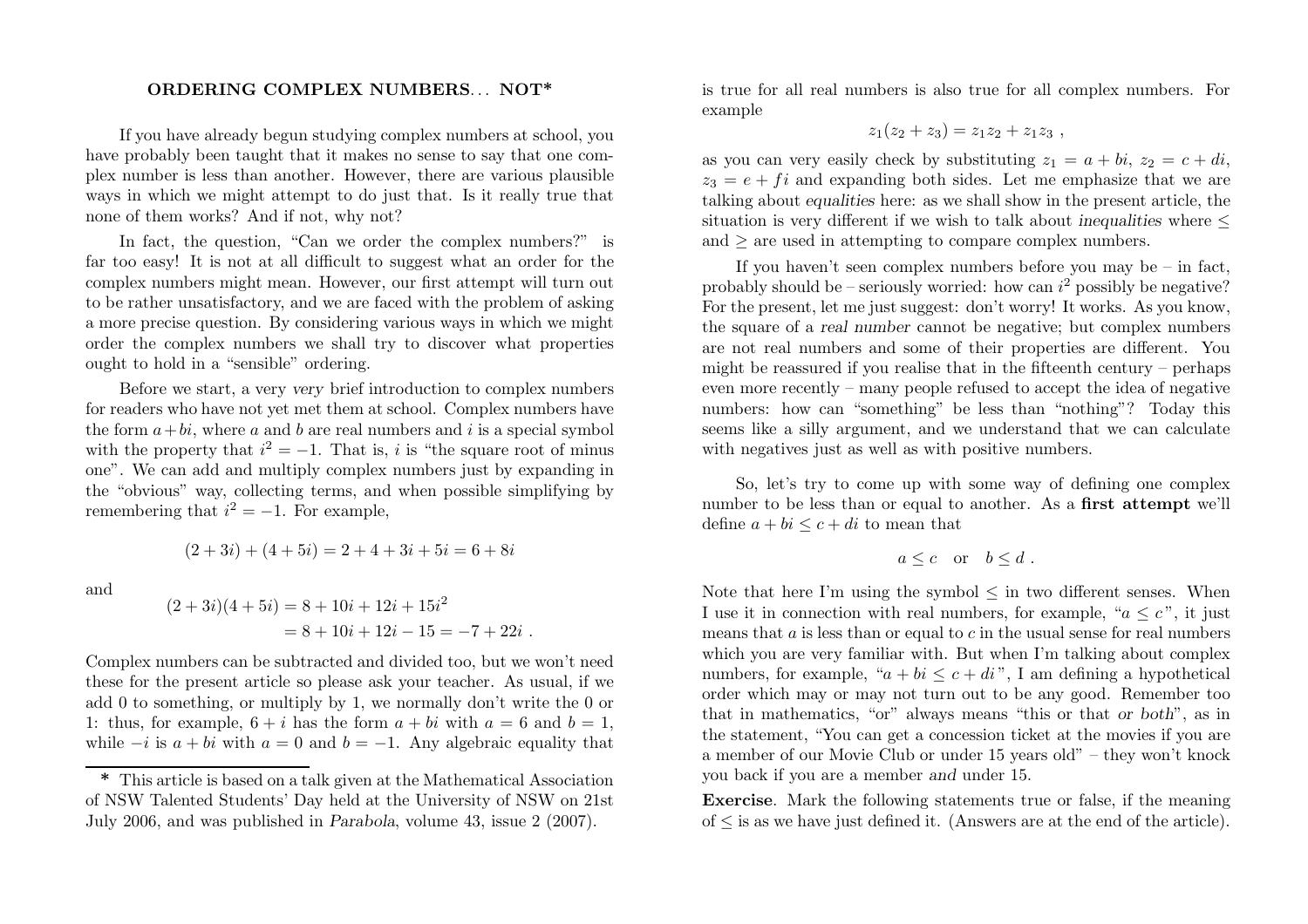Before reading further, can you find anything unsatisfactory with this way of ordering complex numbers?

| $12+5i \leq 8-i$ $2+5i \leq 1+3i$ $8-i \leq 8+7i$ $8-i \leq 1+3i$ |  |
|-------------------------------------------------------------------|--|
|                                                                   |  |

Looking at the above example, you can see that  $2 + 5i \leq 8 - i$ and  $8-i \leq 1+3i$ . So you would expect that  $2+5i \leq 1+3i$ . But this is false! Therefore this is not at all <sup>a</sup> satisfactory way to define an ordering between complex numbers. The idea is that we would like to analyse our familiar concept of ordering real numbers, find out what are its important features, and duplicate these features, if possible, in the complex numbers. So let's try again.

**A** second attempt. Say that  $a + bi \leq c + di$  whenever

$$
a+b\leq c+d.
$$

Exercise. Mark the following statements true or false. Is there still anything unsatisfactory about this attempt?

| $12+5i \leq 8-i$ $2+5i \leq 1+3i$ $8-i \leq 8+7i$ $8-i \leq 1+3i$ |  |
|-------------------------------------------------------------------|--|
|                                                                   |  |

As far as we can see from the present examples, this ordering does not have the defect of our first attempt; and in fact, it is not hard to show that there will never be any problems in this respect, no matter which examples we choose. However, there is <sup>a</sup> problem of <sup>a</sup> different kind. We already know that  $2 + 5i \leq 8 - i$ ; but it is also easy to check that  $8 - i \leq 2 + 5i$ . Because of these two facts we would expect that  $2+5i$  and  $8-i$  must be the same number: but obviously they are not, and once again we have to regard this attempt as <sup>a</sup> failure.

The two properties that we would like, together with <sup>a</sup> third, are summed up in the following definition. A relation  $\leq$  on some set of

numbers (whether it is <sup>a</sup> well–known relation or one we have just made up) is called <sup>a</sup> partial order if it has the following three properties.

- (1) It is reflexive: for any a in the set,  $a \le a$ .
- (2) It is transitive: for any a, b and c in the set, if  $a \leq b$  and  $b \leq c$  then  $a \leq c$ .
- (3) It is antisymmetric: for any a and b in the set, if  $a \leq b$  and  $b \leq a$ then  $a = b$ .

## Examples.

- The standard order relation of  $\leq$  among real numbers. The three requirements are well–known facts about the real numbers.
- The divisibility relation on the positive integers:  $a \mid b$  means that <sup>a</sup> is <sup>a</sup> factor of b. If you go through the definition and replace " $a \leq b$ " everywhere you see it by " $a \mid b$ ", you will find that all three properties are still true.
- Our first attempt at defining an order on the complex numbers is not transitive, and therefore not <sup>a</sup> partial order.
- Our second attempt is transitive, but is not <sup>a</sup> partial order because it is not antisymmetric.

So, we are looking for <sup>a</sup> partial order on the complex numbers. As <sup>a</sup> third attempt, define  $a + bi \leq c + di$  to mean that

$$
a \leq c
$$
 and  $b \leq d$ .

Exercise. True or false?

| $12+5i \leq 8-i$ $2+5i \leq 1+3i$ $8-i \leq 8+7i$ $8-i \leq 1+3i$ |  |
|-------------------------------------------------------------------|--|
|                                                                   |  |

It is possible to prove that this definition does give <sup>a</sup> partial order; unfortunately it is still not good enough! We have seen above that  $2+5i \leq 8-i$  is false, and it is easy to check that  $8-i \leq 2+5i$  is also false. This means that we simply cannot say which of  $2+5i$  and  $8-i$  is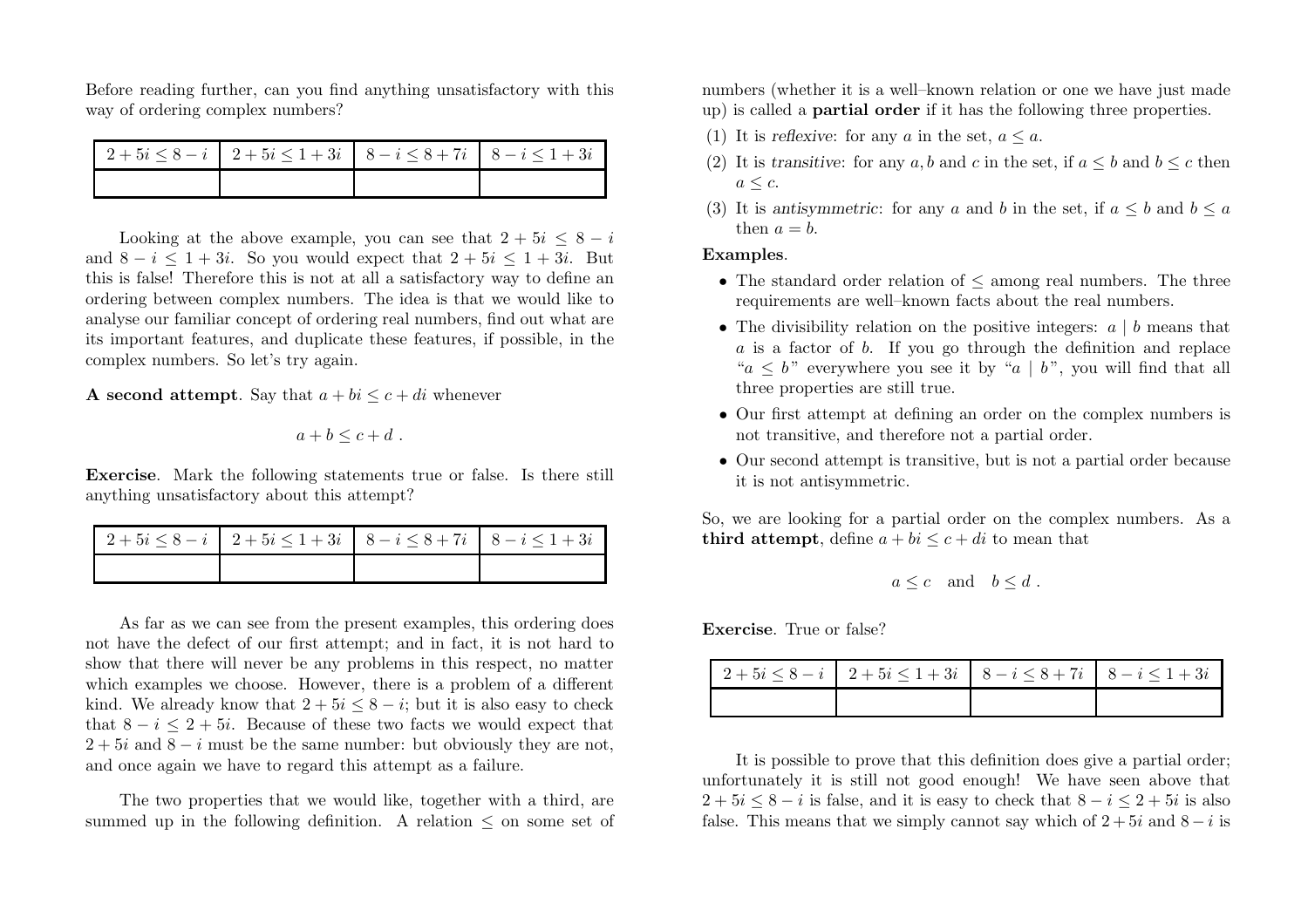the smaller, which is bad since we would like to be able to compare any two complex numbers.

What we want is a **total order**: that is, a partial order which also satisfies <sup>a</sup> fourth property.

(4) For any a and b in the set, either  $a \leq b$  or  $b \leq a$  (or both).

## Examples.

- The order  $\leq$  on the real numbers is a total order.
- Divisibility is not <sup>a</sup> total order because, for example, the statements  $5 \mid 7$  and  $7 \mid 5$  are both false.
- Alphabetical order (if defined carefully!) among the words of the English language is <sup>a</sup> total order.
- It is possible to define <sup>a</sup> total order for complex numbers...
- ... in a **fourth attempt**. Say that  $a + bi \leq c + di$  when

either  $a < c$  or  $a = c$  and  $b \leq d$ .

This is known as the lexicographic order, and if you think about it you can see that it is basically the same idea as alphabetical order. To compare two words we look at their first letters: if they are different we know which word comes first, while if they are the same then we look at the second letters, and so on.

Exercise. With the lexicographic order, are the following true or false?

It is possible to prove that this is a total order – so far, so good, but regrettably still not good enough! From our knowledge of the real numbers we expect an order relation to interact with addition and multiplication in <sup>a</sup> suitable way.

We say that the order  $\leq$  on some set of numbers is **compatible** with addition when the following holds true:

(5) for all  $a, b$  and  $c$  in the set, if  $a \leq b$  then  $a + c \leq b + c$ .

The order is compatible with multiplication when

(6) for all  $a, b$  and  $c$  in the set, if  $a \leq b$  and  $0 \leq c$  then  $ac \leq bc$ . In fact, the lexicographic order is compatible with addition, but not with multiplication. For example,  $2+5i \leq 8-i$ , and  $0 \leq 1-2i$ , so we should expect

$$
(2+5i)(1-2i) \le (8-i)(1-2i) ,
$$

that is,  $12 + i \leq 6 - 17i$ ; but this is not true.

By now you're probably getting fed up and thinking this is never going to work; and in fact it isn't, which is why we say that it's impossible to order complex numbers. What we actually mean is that if we insist on properties (1) to (6) all being true, then it can't be done. Let's prove this.

Theorem. There is no way of defining an order relation on the complex numbers so that properties (1) to (6) are all true.

Comment. Before starting, let's give an outline of the method. The proof will be by contradiction. We shall assume that there is <sup>a</sup> way of defining  $\leq$  on the complex numbers for which (1) to (6) hold, and we shall show that this leads to an impossible result. We'll begin by proving two preliminary facts (called "lemmas"). Note that we cannot assume that we are dealing with any specific order. For example, if we used facts about the lexicographic order, then in the end we would have proved that the lexicographic order doesn't work. But we know this already, and in any case we want to prove much more. So, we must not assume anything about our hypothetical order, other than that it obeys laws  $(1)$  to  $(6)$ .

**Proof** of the theorem. Assume that  $\leq$  is an ordering on the complex numbers for which facts (1) to (6) are true.

**Lemma A.** For any complex number  $a$  we have

$$
0\leq a\quad\text{if and only if}\quad -a\leq 0\,\,.
$$

**Proof.** Firstly, assume that  $0 \le a$ . Property (5) allows us to add  $-a$  to both sides of this inequality. Therefore  $-a \le a + (-a)$ , that is,  $-a \le 0$ .